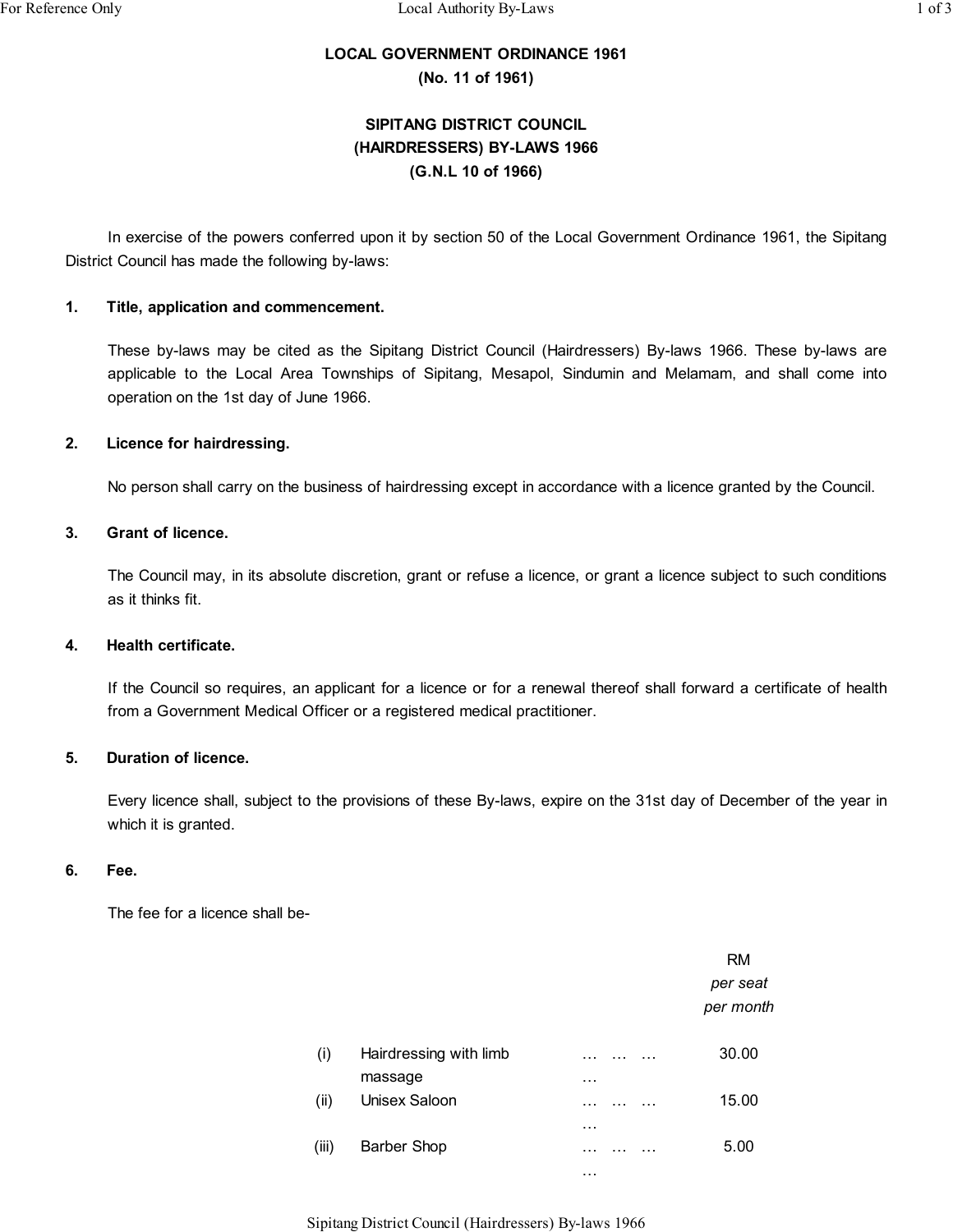Provided that for any licence issued after the 31st day of January of any year the fee shall be one ringgit for each month or part of a month remaining unexpired in that year.

# **7. Premises.**

No premises shall be used for hairdressing unless the construction, lighting, ventilation, drainage, sanitation, water supply and equipment are adequate to the satisfaction of the Council.

# **8. Disease.**

No person suffering from any contagious or infectious disease shall be engaged in hairdressing.

# **9. Customers with disease of hair or skin to be refused.**

Customers suffering from any disease of the hair or skin shall be refused service.

# **10. Provision on premises.**

- (1) A licensee shall provide on his premises-
	- *(a)* suitable covered containers for the deposit of cut hair and refuse;
	- *(b)* suitable containers for boiling and sterilizing towels;
	- *(c)* wash basins and soap; and
	- *(d)* clean and sterilized towels, combs, brushes, clippers, razors and other equipment.
- (2) Every customer shall be provided with a fresh clean towel.
- (3) Only powder sprayers are permitted and the use of powder puffs is strictly prohibited.
- (4) All combs and brushes shall be washed daily in strong disinfectant.

### **11. Premises to be kept clean.**

A licensee shall keep his premises clean and shall comply with such direction as may be given by an officer of the Council for the purpose of preserving cleanliness and order on the licensed premises.

### **12. Penalty.**

Any person who contravenes any of the provisions of these By-laws shall be guilty of an offence and shall be liable to a fine of five hundred ringgit.

# **13. Cancellation of licence.**

The Council may cancel or suspend a licence-

- *(a)* if the licensee or any assistant of the licensee is convicted of any offence under these By-laws; or
- *(b)* if, on the certificate of a Government Medical Officer or a registered medical practitioner, the licensee is